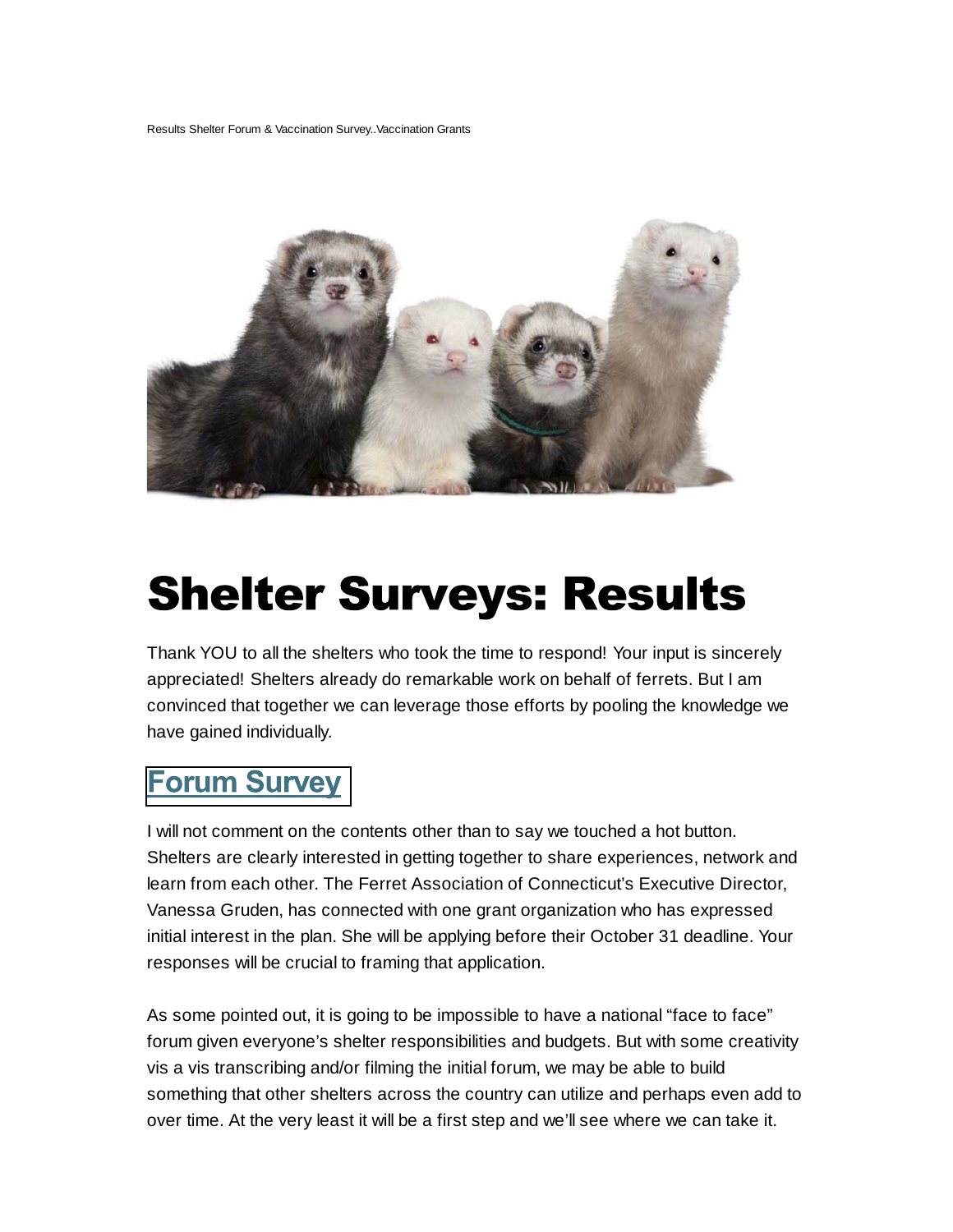What we develop needs to reflect that dynamic.

We believe there are some very unique characteristics to what we are proposing that will make this appealing to grant organizations. Or at least that is the way we will be positioning the grant application. Fingers crossed!

And for those who replied that they thought they knew of potential grantors? Please contact me directly so we can get that underway. Most have long advance time lines so let's get things in the works! And thank you to ALL those who volunteered to help!!

## **Vaccination Survey**

As this one is of such topical importance to so many of us, I did some [arm-chair](http://ferretshelters.org/wp-content/uploads/2014/10/Vaccination-Survey-Observations.pdf) [analysis and commentary which is posted separately](http://ferretshelters.org/wp-content/uploads/2014/10/Vaccination-Survey-Observations.pdf) so as not to completely overload this newsletter: But some broad observations are in order.

**This is not a scientific survey**! But I think we can be confident that as I've seen who replied that we have comments from the biggest shelters in the US. Alternative Vaccines - In the absence of Purevax for the past year plus, shelters ARE successfully using Nobivac Puppy DPV as an alternative. Some have even been using it since the loss of Galaxy D some years ago for a variety of reasons. What is surprising is that it appears that reaction rates are LESS with Nobivac Puppy DPV than with Purevax.

**Titers** - Are not being used except by a couple of shelters. We did not probe why, but my guess is that it is not currently economically viable or feasible at the moment. **Efficacy** – the jury is still out on that between Purevax and Nobivac Puppy DPV. But there are intriguing hints. No documented studies (to my knowledge) have been done in ferrets using Nobivac Puppy DPV, however, it has demonstrated the ability to protect ferrets from CD in the UK. Also, 1 US shelter has reported that it has provided protection in their shelter after at least 2 exposures (Texas); and it appears that its use may have reduced losses in at least another (Washington). Again, it is crucial that shelters be open and SHARE information and data as we are the only one with groups of ferrets living together. While random outbreaks of canine distemper occur in animal control facilities around the country, it is only our dedicated shelters that have concentrations of FERRETS.

**Reactions** – are the primary concern of all of us. However, based on this survey, they are very few. The way I am reading the numbers, no serious reactions have been reported with Nobivac Puppy DPV. Those of us who've been "around awhile" remember the horrific days of United's Fervac and the vicious reactions we saw.